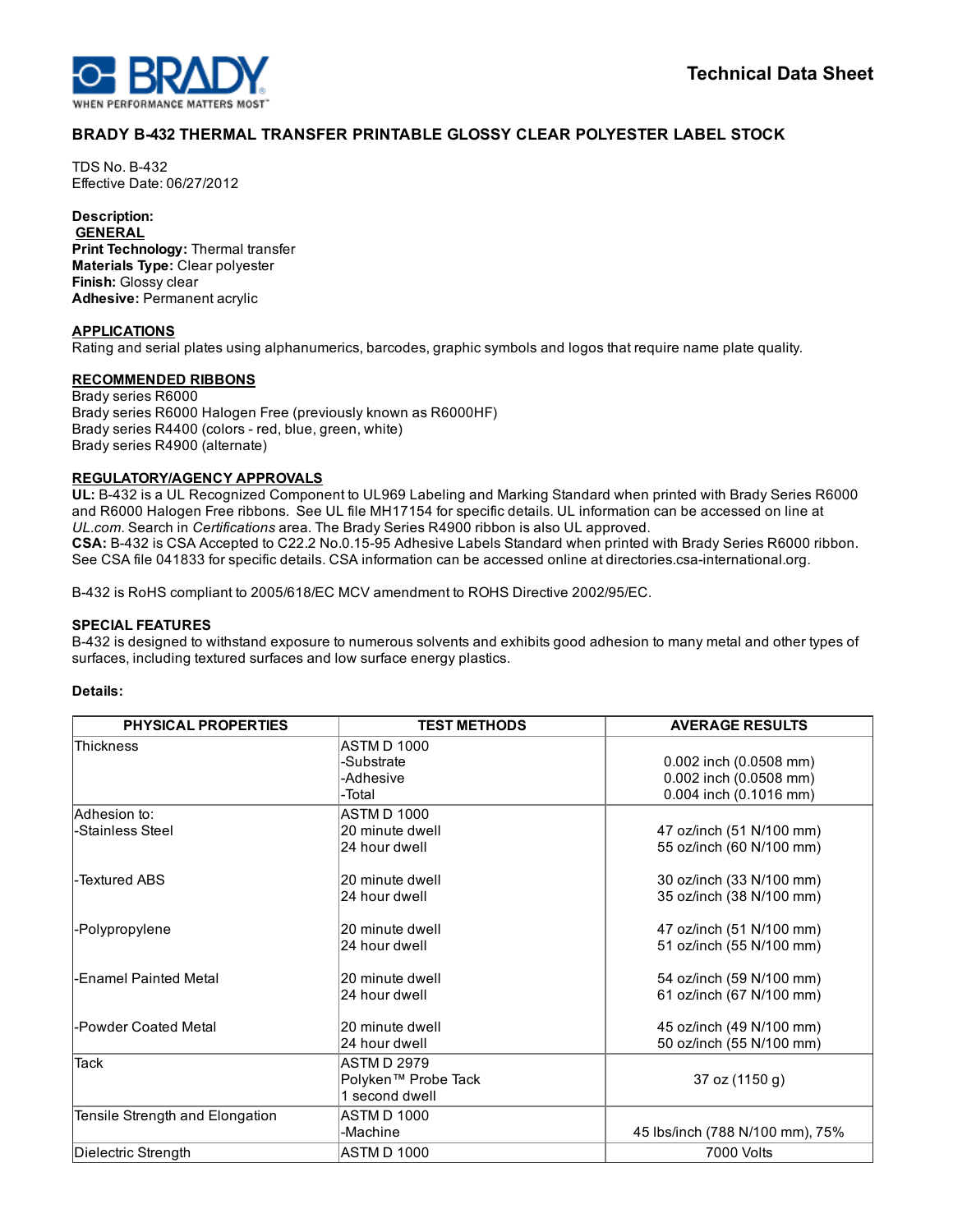Performance properties tested on B432 printed with Series R4900, R6000 and R6000 Halogen Free ribbons. Printed samples were laminated to aluminum and allowed to dwell 24 hours before exposure to the indicated environments. Unless noted, results are the same for both ribbons.

| <b>PERFORMANCE PROPERTIES</b> | <b>TEST METHOD</b>                                           | <b>TYPICAL RESULTS</b> |
|-------------------------------|--------------------------------------------------------------|------------------------|
| High Service Temperature      | $ 30 \text{ days}$ at 212°F (100°C)                          | No visible effect      |
| Low Service Temperature       | $ 30 \text{ days}$ at -40°F (-40°C)                          | No visible effect      |
| Humidity Resistance           | 30 days at 100°F (37°C) and 95% R.H.                         | No visible effect      |
| UV Light Resistance           | 30 days in UV Sunlighter™ 100                                | No visible effect      |
| Weatherability                | ASTM G155, Cycle 1<br>30 days in Xenon Arc Weatherometer     | No visible effect      |
| Salt Fog Resistance           | <b>ASTM B 117</b><br>30 days in 5% salt fog solution chamber | INo visible effect     |

|  | <b>PERFORMANCE PROPERTY</b> | <b>CHEMICAL RESISTANCE</b> |
|--|-----------------------------|----------------------------|
|--|-----------------------------|----------------------------|

Samples printed with Series R4900, R6000 and R6000 Halogen Free ribbons. Samples laminated to aluminum panels and allowed to dwell 24 hours prior to testing. Test conducted at room temperature. Testing consisted of 5 cycles of 10 minute immersions in the specified test fluid followed by a 30 minute recovery period. After final immersion, samples rubbed 10 times with cotton swab saturated with test fluid.

| <b>CHEMICAL REAGENT</b>    | SUBJECTIVE OBSERVATION OF VISUAL CHANGE |                                                       |                                                       |                                                                                  |  |
|----------------------------|-----------------------------------------|-------------------------------------------------------|-------------------------------------------------------|----------------------------------------------------------------------------------|--|
|                            | <b>EFFECT TO LABEL</b><br><b>STOCK</b>  | R4900                                                 | <b>R6000</b>                                          | R6000 Halogen Free                                                               |  |
| Methyl Ethyl Ketone        | Slight adhesive ooze                    |                                                       |                                                       | No visible effect w/o rub, No visible effect w/o rub, No visible effect w/o rub, |  |
|                            |                                         | complete print removal                                | complete print removal                                | complete print removal                                                           |  |
|                            |                                         | after rub                                             | after rub                                             | after rub                                                                        |  |
| 1,1,1-Trichloroethane      | Slight adhesive ooze                    |                                                       | No visible effect w/o rub. No visible effect w/o rub. | Obsolete                                                                         |  |
|                            |                                         | complete print removal                                | complete print removal                                |                                                                                  |  |
|                            |                                         | after rub                                             | after rub                                             |                                                                                  |  |
| Toluene                    | Slight adhesive ooze                    |                                                       | No visible effect w/o rub, No visible effect w/o rub, | No visible effect w/o rub,                                                       |  |
|                            |                                         | complete print removal                                | complete print removal                                | complete print removal                                                           |  |
|                            |                                         | after rub                                             | after rub                                             | after rub                                                                        |  |
| Freon <sup>®</sup> TMS     | No visible effect                       |                                                       | No visible effect w/o rub. No visible effect w/o rub. | Obsolete                                                                         |  |
|                            |                                         |                                                       | slight print removal after slight print removal after |                                                                                  |  |
|                            |                                         | rub                                                   | rub                                                   |                                                                                  |  |
| <b>Isopropyl Alcohol</b>   | No visible effect                       | No visible effect                                     | No visible effect                                     | No visible effect                                                                |  |
| Mineral Spirits            | No visible effect                       | No visible effect                                     | No visible effect                                     | No visible effect                                                                |  |
| UP-8 Jet Fuel              | Slight adhesive ooze                    | No visible effect                                     | No visible effect                                     | No visible effect                                                                |  |
| ASTM#3 Oil                 | No visible effect                       | No visible effect                                     | No visible effect                                     | No visible effect                                                                |  |
| Mil 5606 Oil               | No visible effect                       | No visible effect                                     | No visible effect                                     | No visible effect                                                                |  |
| Gasoline                   | Slight adhesive ooze                    | No visible effect w/o rub.                            | No visible effect w/o rub,                            | No visible                                                                       |  |
|                            |                                         | slight print removal after                            | slight print removal after                            |                                                                                  |  |
|                            |                                         | rub                                                   | rub                                                   |                                                                                  |  |
| Skydrol® 500B-4            | Slight adhesive ooze                    | No visible effect w/o rub, No visible effect w/o rub. |                                                       | No visible effect w/o rub,                                                       |  |
|                            |                                         | complete print removal                                | complete print removal                                | severe print removal                                                             |  |
|                            |                                         | after rub                                             | after rub                                             | after rub                                                                        |  |
| Super Agitene <sup>®</sup> | No visible effect                       | No visible effect                                     | No visible effect                                     | No visible effect                                                                |  |
| <b>BIOACT® EC-7R™</b>      | Slight adhesive ooze                    | No visible effect                                     | No visible effect                                     | Not tested                                                                       |  |
| Deionized Water            | No visible effect                       | No visible effect                                     | No visible effect                                     | No visible effect                                                                |  |
| 3% Alconox® Detergent      | No visible effect                       | No visible effect                                     | No visible effect                                     | No visible effect                                                                |  |
| 10% Sodium Hydroxide       | No visible effect                       | No visible effect                                     | No visible effect                                     | No visible effect                                                                |  |
| Solution                   |                                         |                                                       |                                                       |                                                                                  |  |
| 10% Sulfuric Acid          | No visible effect                       | No visible effect                                     | No visible effect                                     | No visible effect                                                                |  |
| Solution                   |                                         |                                                       |                                                       |                                                                                  |  |

Product testing, customer feedback, and history of similar products, support a customer performance expectation of at least *two years from the date of receipt* for this product as long as this product is stored in its original packaging in an environment *below 80 degrees F (27°C) and 60% RH* . We are confident that our product will perform well beyond this time frame. However, it remains the responsibility of the user to assess the risk of using such product. We encourage customers to develop functional testing protocols that will qualify a product's fitness for use, in their actual applications.